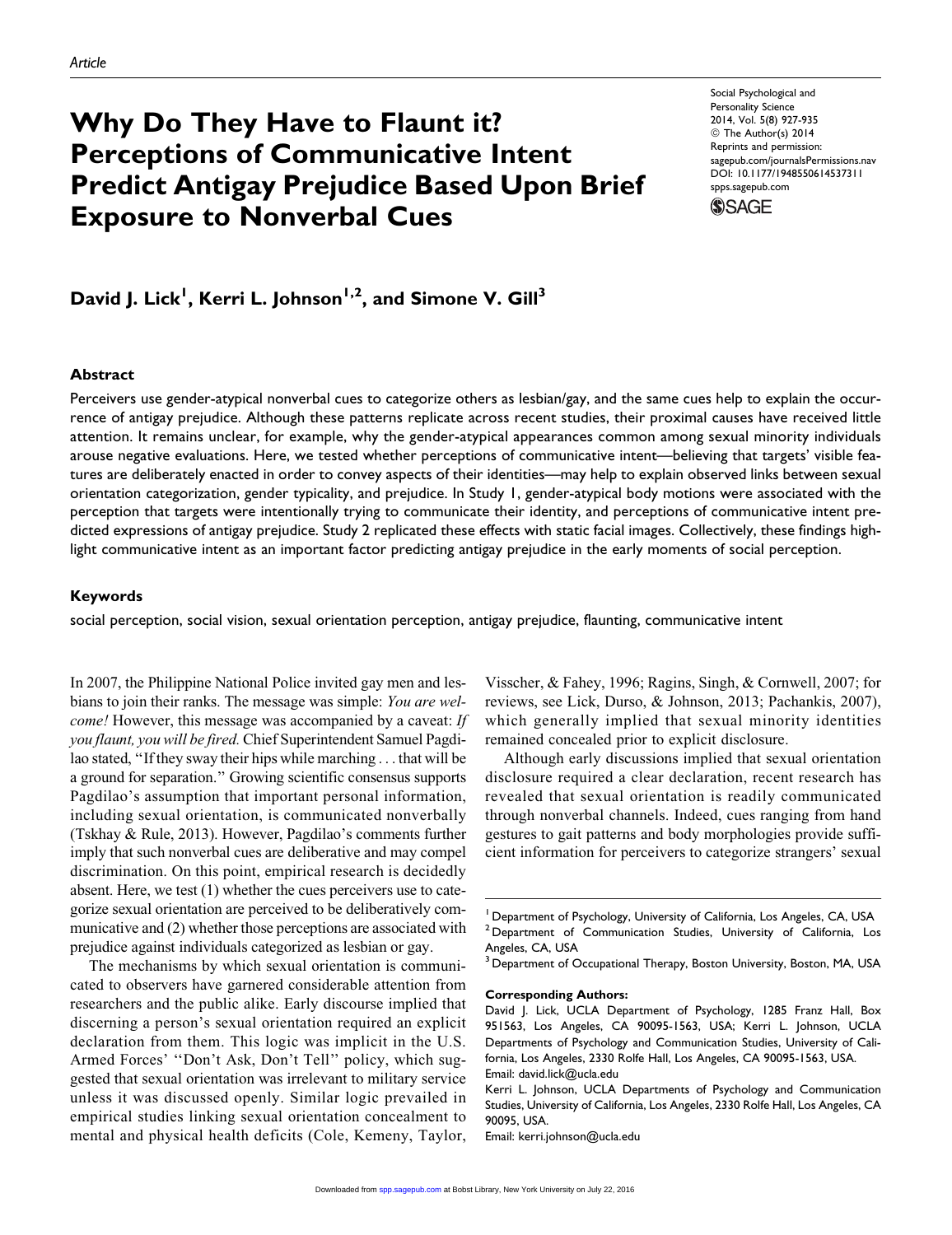orientations with above-chance accuracy (Ambady, Hallahan, & Connor, 1999; Johnson, Gill, Reichman, & Tassinary, 2007; Lick, Johnson, & Gill, 2013). Static facial cues compel accurate sexual orientation categorizations as well, even when those categorizations are made after extremely brief exposures (e.g., 50 ms; Rule & Ambady, 2008; Rule, Ambady, & Hallett, 2009) or based upon isolated portions of the face (Rule, Ambady, Adams, & Macrae, 2008). The mechanisms guiding these judgments have also become increasingly clear, with numerous studies indicating that gender-atypical body motions and facial features (i.e., masculine women, feminine men) drive sexual minority categorizations (Freeman, Johnson, Ambady, & Rule, 2010; Johnson et al., 2007; Lick, Johnson et al., 2013; Stern, West, Jost, & Rule, 2013).

The gendered cues that observers use to discern others' sexual orientations are relevant not only for social categorizations but also for broader social evaluations. Indeed, gender-atypical features have been linked to harsh evaluations across the life span, including reports of parental rejection (Landolt, Bartholomew, Saffrey, Oram, & Perlman, 2004) and peer bullying (Ploderl & Fartacek, 2009). Furthermore, gender-atypical adults who identify as sexual minorities report higher rates of victimization than do their gender-typical peers (Corliss, Cochran, & Mays, 2002). Most relevant to the current article, recent studies have implicated gender-atypical appearances in the occurrence of antigay prejudice following brief exposure to facial photographs, especially for lesbian women (Lick & Johnson, in press-a).

Having demonstrated that the very gender-atypical cues informing lesbian/gay categorizations are also associated with prejudice, researchers have begun to investigate more proximal factors underlying these relations. For example, one series of studies highlighted the role of perceptual disfluency in antigay prejudice: Genderatypical appearances made sexual minorities difficult to process in the early moments of social perception, spawning negative evaluations (Lick & Johnson, 2013). Other findings have suggested that individuals categorized as sexual minorities might face prejudice because their gender-atypical appearances are somewhat rare, and observers tend to dislike features with which they have limited perceptual exposure (Lick & Johnson, in press-b).

A third possibility that forms the basis of the current research is that visible cues to sexual orientation are perceived as deliberate attempts to flaunt one's sexuality. This hypothesis is plausible insofar as many of the cues that inform sexual orientation judgments are at least somewhat subject to conscious control. Indeed, one recent study revealed that gay men and lesbians could intentionally modify the gender typicality of their gait in a manner that derailed the accuracy of observers' social judgments (Lick, Johnson et al., 2013). Furthermore, Rule and colleagues (2008) found that although perceivers exhibited abovechance accuracy when categorizing men's sexual orientations based upon facial features, they were only aware of their accuracy when judgments relied on hairstyle, a decidedly volitional cue. Other studies have shown that observers readily differentiate spontaneous from deliberate nonverbal behaviors (Allen & Atkinson, 1981; Manusov & Rodriguez, 1989). Thus, the cues that convey sexual orientation to observers are at least somewhat malleable, and observers may be attuned to this fact.

We propose that the malleability of nonverbal cues to sexual orientation may help to explain some forms of antigay prejudice. Our opening example provides anecdotal support for this possibility: Pagdilao threatened discriminatory action against lesbian/ gay soldiers if their sexual orientations were conveyed nonverbally, in part because he construed gender-atypical body motions as deliberate attempts to advertise sexual minority identities. Theoretical accounts further corroborate this association between believing that sexual minorities flaunt their sexual orientations and prejudice (Herek, Jobe, & Carney, 1996; Lo & Healy, 2000). Moreover, a growing body of empirical work has revealed that endorsing essentialist beliefs about sexual orientation (i.e., believing that sexual orientation is fixed) predicts low levels of antigay prejudice, whereas endorsing nonessentialist beliefs about sexual orientation (i.e., believing that sexual orientation is malleable) predicts higher levels of antigay prejudice (Haslam & Levy, 2006; Jayaratne et al., 2006). Although this evidence suggests a general relationship between beliefs in the malleability of sexual orientation and antigay prejudice, no studies have tested the specific prediction that gendered nonverbal cues are perceived as deliberate attempts to advertise a minority identity and are therefore predictive of antigay prejudice. Here, we test this hypothesis in two studies examining various nonverbal cues to sexual orientation.

# Study 1

# Method

Participants. One hundred fourteen Internet users  $(61\%$  female) completed the study. Participants were 37.92 years old on average (standard deviation  $[SD] = 13.32$  years), and most were White (6% Asian, 8% Black, 6% Latino, 3% Biracial) and straight (95%). In only one instance did excluding participants who identified as sexual minorities alter the significance of results. We have noted this instance but included sexual minority participants in all other analyses.

Stimuli. Stimuli were 10-s dynamic figural outlines of walk motions from a rear perspective that were created using three-dimensional motion capture technology. Johnson and colleagues (2007) created these stimuli by affixing infrared markers to the major body joints (e.g., shoulders, elbows, knees) of 16 participants (8 men—4 gay and 4 straight; 8 women—4 lesbian and 4 straight) and measuring the coordinates of each marker in three-dimensional space as participants walked on a treadmill at a comfortable, self-chosen pace. We used these coordinates to derive objective measures of each walker's gait (see below). We also created a digital video recording of each walk for perceivers to evaluate. To do so, we sampled the first 10 s of each digital recording and transformed them into dynamic figural outlines using the Find Edges feature in Adobe Premier. This procedure resulted in 16 10-s video clips that retained participants' movements but obscured most personal details (e.g., clothing brand, skin color; see Figure 1).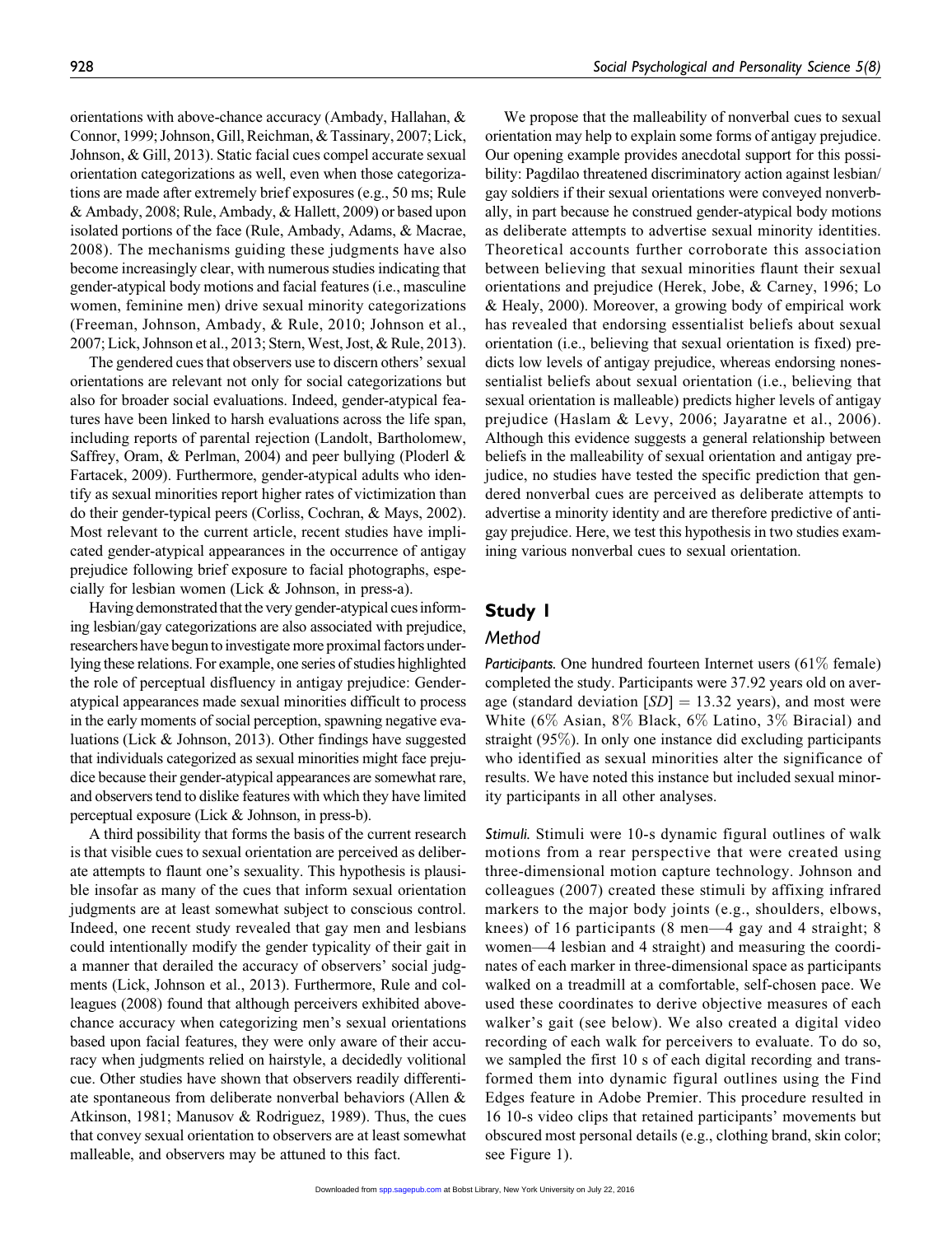

Figure 1. Sample stimulus from Study 1.

Procedure. We recruited U.S.-based participants from Mechanical Turk (mTurk), which is an increasingly common sampling tool that provides data as reliable or better than those afforded by traditional undergraduate samples (Buhrmester, Kwang, & Gosling, 2011). The mTurk announcement (Human Intelligence Task [HIT]) described a study about perceiving other people, with no mention of sex, gender, prejudice, or sexual orientation. After accepting the HIT, participants were redirected to the survey hosting website Qualtrics, where they viewed each target 3 times, providing a unique set of judgments in each block. Stimuli were presented randomly within each block, and the order of judgments was counterbalanced across the participants.

In one block, participants viewed each video and categorized the target's sexual orientation as lesbian/gay or straight by pressing one of two buttons that appeared below the video. In another block, participants evaluated each target on eight 7-point semantic differential scales. We modeled these items after Anderson's (1968) study of the most potent descriptors of other people, and they were: inappropriate–appropriate, improper–proper, respectable–indecent (reverse scored), unseemly–seemly, unacceptable–acceptable, shocking–appealing, offensive–approved, and in poor taste–in good taste. Because these words contained some of the most liked and

disliked descriptors from a list of 555 traits (Anderson, 1968), we reasoned that they captured prejudice to the extent that targets categorized as lesbian/gay received more negative evaluations than targets categorized as straight. In a third block, participants rated how intentional each target's gait appeared. They were instructed as follows: ''Sometimes, a person's walk is what it is—it looks that way without any conscious effort. At other times, a person's walk is a deliberate and intentional way for them to convey something important about their identity. Below, you will judge how intentionally you think these people are walking in order to advertise something about themselves.'' We purposefully did not mention sexual orientation here to reduce demand characteristics. After reading these instructions, participants responded to 6 items, indicating how natural, deliberate, revealing, artificial, expressive, and intentional the target's gait appeared (1 = Not at all to 7 = Extremely). Upon completing their judgments, participants provided demographic information before being debriefed.<sup>1</sup>

### Results

We tested our hypotheses about perceptions of communicative intent and antigay prejudice using random coefficient multilevel models. Although we included all random intercepts and random slopes to account for the nested structure of the data, we were primarily interested in fixed effects; thus, we do not discuss random effects further. To model dichotomous outcomes, we used SAS PROC GLIMMIX with quasi-likelihood estimation. To model continuous outcomes, we used SAS PROC MIXED with reduced maximum likelihood estimation. For all models, we report unstandardized regression coefficients and their related significance tests.

We computed within-subject reliability for the evaluative judgments and communicative intent items using methods described by Cranford et al. (2006). Both scales showed high within-subject reliability ( $R_C = .93$  and .85, respectively) so we summed them to create continuous composite scores on which higher values indicated more positive evaluations and stronger perceptions of communicative intent, respectively. Based on the three-dimensional motion capture data, we computed an objective measure of gendered walk motions for each target (hereafter, objective gender typicality). Specifically, we computed a single index for the motion of the shoulders relative to the hips, where 0 represented equivalent motion (a neutral gait), positive values indicated greater hip motion relative to shoulder motion (a feminine gait), and negative values indicated greater shoulder motion relative to hip motion (a masculine gait; Johnson et al., 2007).We then multiplied this value by  $-1$  for female targets so that high scores indicated gender-atypical gaits for both sexes.

When used as predictors, perceived sexual orientation and target sex were effect coded (straight  $= -0.5$ , lesbian/gay  $=$ 0.5; male  $= -0.5$ , female  $= 0.5$ ) and continuous variables were grand mean centered. We initially tested target sex as a factor in all models, but it only emerged as a significant moderator once. Therefore, we noted this effect but subsequently dropped target sex as a predictor from all models. $<sup>2</sup>$ </sup>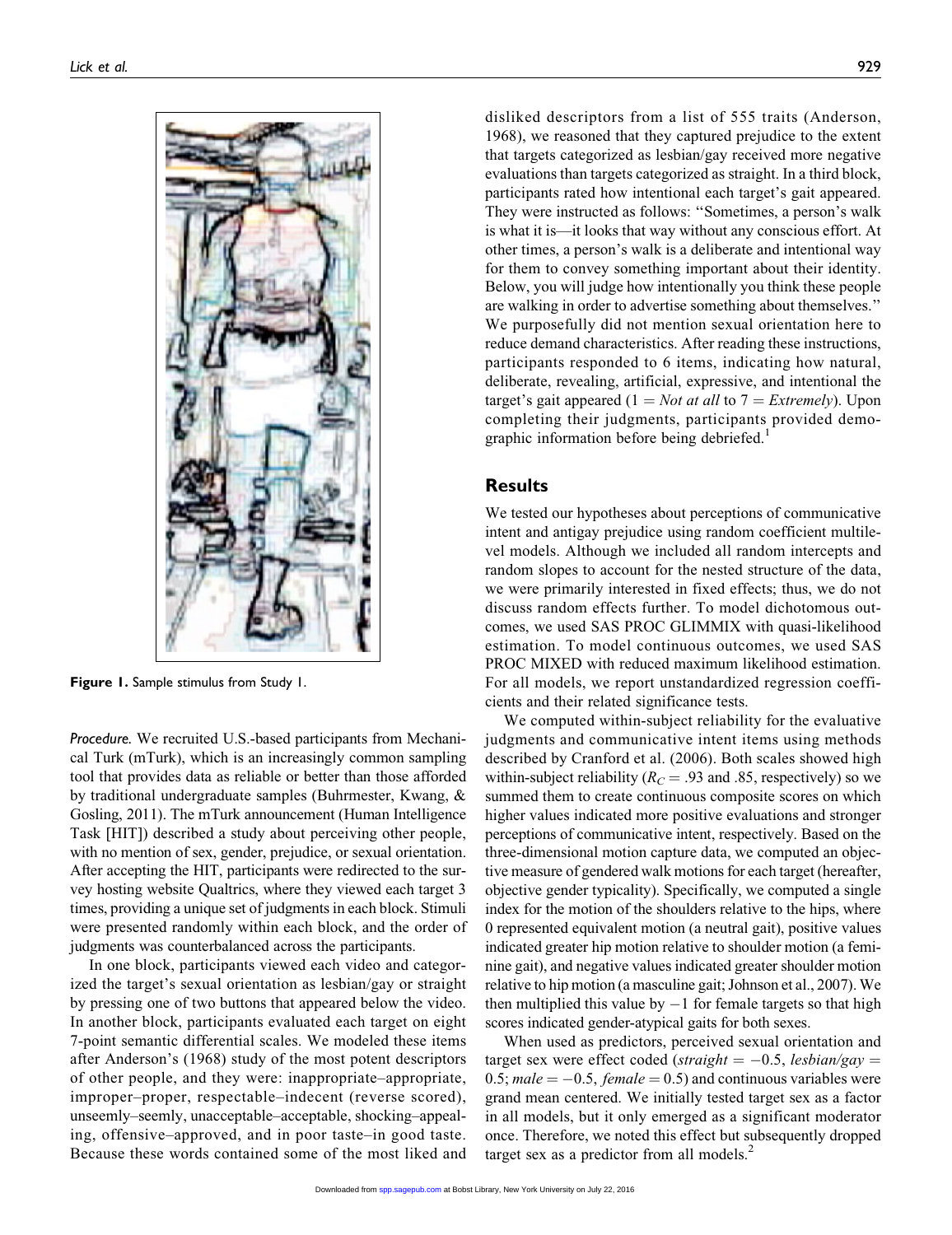#### Gender Typicality Predicts Evaluative Biases

Previous research found that gender-atypical individuals recall facing harsh evaluations throughout the life span (Fagot, 1977; Horn, 2007). We sought to buttress these claims by testing whether targets with gender-atypical walk motions were evaluated negatively in the early moments of social perception. Specifically, we regressed evaluations onto objective gender typicality. As expected, gender-atypical targets were evaluated more negatively than were gender-typical targets based solely upon their body motions,  $B = -0.05$ , standard error [SE] = 0.02,  $t = -2.24, p = .026$ <sup>3</sup>

# Gender Typicality Predicts Sexual Orientation **Categorizations**

Aside from their implications for global evaluations, gendered nonverbal cues also impact social categorizations, including sexual orientation categorizations (Johnson et al., 2007; Lick, Johnson et al., 2013). To replicate existing findings on this topic, we regressed perceived sexual orientation onto objective gender typicality. As expected, targets with gender-atypical gaits were more likely to be categorized as lesbian/gay than were targets with gender-typical gaits,  $B = 0.02$ ,  $SE = 0.01$ ,  $t = 2.36$ ,  $p = .019$ , odds ratio [OR] = 1.02.

#### Gender Typicality Predicts Communicative Intent

We have argued that the gender-atypical gaits perceivers use to categorize targets as lesbian/gay may be perceived as deliberate attempts to communicate one's identity to observers. To test this hypothesis, we regressed communicative intent onto objective gender typicality. As expected, gender-atypical walk motions were perceived to be more communicative than were gender-typical walk motions,  $B = 0.10$ ,  $SE = 0.02$ ,  $t = 5.84$ ,  $p < .001$ . This effect was qualified by a significant two-way interaction with target sex,  $B = 0.11$ ,  $SE = 0.03$ ,  $t = 3.21$ ,  $p = .001$ . Among both men and women, gender-atypical walk motions were perceived to be more communicative than were gender-typical walk motions, although the effect was stronger for women,  $Bs = 0.04$  and 0.15,  $SEs = 0.02$  and 0.02,  $ts = 1.69$  and 6.17,  $ps = .091$  and <.001, respectively.

# Perceptions of Communicative Intent Help to Explain Antigay Prejudice

Thus far, we have found that the gendered nonverbal cues perceivers used to categorize targets as lesbian/gay and to evaluate them negatively were also perceived to be deliberate. These findings are consistent with the notion that perceptions of communicative intent may help to explain expressions of antigay prejudice. To test this possibility directly, we employed the multilevel mediation approach recommended by Bauer, Preacher, and Gil (2006), which uses Monte Carlo simulations with 10,000 draws to estimate a confidence interval (CI) for the indirect effect. As predicted, the indirect effect of



Figure 2. Mediation model for Study 1 demonstrating a significant indirect effect of Perceived Communicative Intent.  $\degree p$  < .10.  $\degree p$  < .05. \*\*p < .01. \*\*\*p < .001.

communicative intent was significant ( $p = .030, 95\%$  CI =  $[-0.75, -0.04]$ , indicating that negative evaluations of targets categorized as lesbian/gay were statistically explained by the fact that their walk motions were perceived to be intentionally communicative (Figure 2).

### **Discussion**

Recent studies have demonstrated that individuals categorized as lesbian/gay face prejudice in part because they appear gender atypical (Lick & Johnson, in press-a). Furthermore, anecdotal reports imply that gender-atypical body motions may be perceived as deliberate attempts to flaunt one's sexuality. Here, we tested these observations in tandem. As expected, the gender-atypical walk motions of targets categorized as lesbian/gay were perceived as deliberate attempts to communicate their identities, and these perceptions predicted negative evaluations directed toward individuals categorized as lesbian/gay. Collectively, these findings reveal that perceptions of deliberately communicative nonverbal behavior may have implications for social evaluations of sexual minorities.

# Study 2

Although Study 1 provided initial evidence for an association between perceived communicative intent and antigay prejudice, it was limited in several respects. For instance, our analyses relied on a single form of nonverbal behavior known to predict sexual orientation categorizations (i.e., body motion). However, perceivers also rely on overall impressions of facial masculinity/femininity to render sexual orientation judgments, such that gender-typical phenotypes tend to compel straight categorizations, whereas gender-atypical phenotypes tend to compel lesbian/gay categorizations (Freeman et al., 2010). Moreover, Study 1 examined an objective measure of gender typicality estimated from walk motions. Although this measure was empirically rigorous, subjective perceptions of gender typicality may also play a role in antigay prejudice. Indeed, if a target is not perceived to be gender atypical, then they may not be categorized as gay, thereby escaping prejudice. Study 2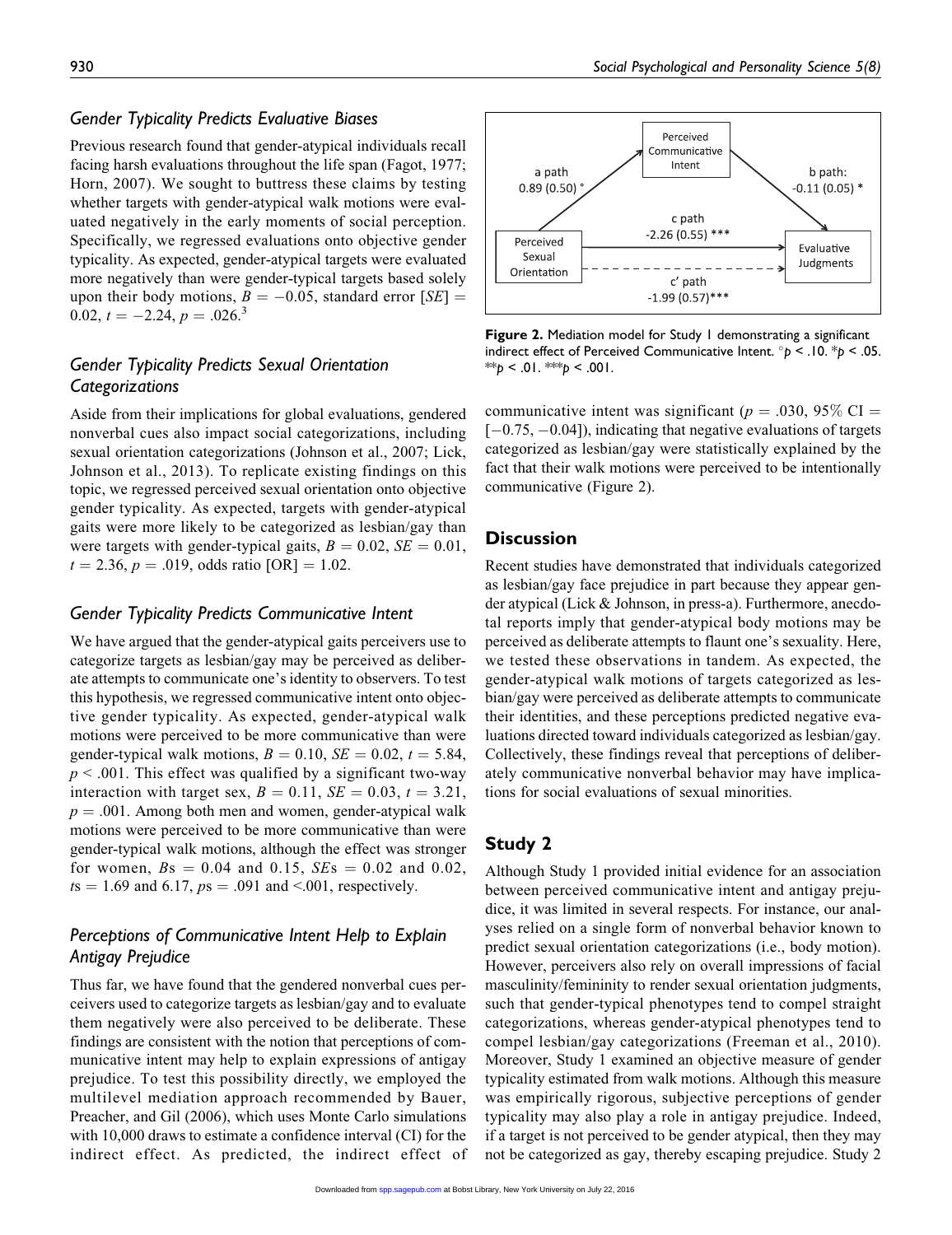was designed to address both of these issues by replicating our previous findings with facial photographs and subjective ratings of gender typicality.

#### Method

Participants. Seventy-nine Internet users (57% female) completed the study. Participants were 34.41 years old on average  $(SD = 10.95$  years), and most were White (6% Asian, 5%) Black, 6% Latino, 4% Biracial) and straight (95%). The pattern and significance of results remained identical when excluding participants who identified as sexual minorities, so we included them in all analyses.

Stimuli. Stimuli were facial photographs of 16 real people (8 men—4 gay, 4 straight; 8 women—4 lesbian, 4 straight). The photos were a random subsample of stimuli from Johnson and Ghavami (2011), who collected images from U.S. dating websites. Determinations of each photo's sex and sexual orientation were based on self-labels contained within the profiles. All of the targets were White and devoid of facial hair and visible piercings, and the images were cropped to depict only the face and standardized for size prior to presentation.

Procedure. Procedures were nearly identical to Study 1 with two exceptions. First, we edited instructions for the communicative intent items to pertain specifically to facial features. The modified instructions read: ''Sometimes, a person's facial appearance is what it is—it looks that way without any conscious effort. At other times, a person's facial appearance is a deliberate and intentional way for them to convey something important about their identity. In this set of judgments, you will decide how intentional each person's facial appearance is across several domains.'' After reading these instructions, participants responded to the 6 items described in Study 1, indicating how natural, deliberate, revealing, artificial, expressive, and intentional each target's facial features appeared  $(1 = not$ *at all* to  $7 =$  *extremely*). The second change in Study 2 was the addition of a fourth block of judgments in which participants rated the gender of each face on a 7-point scale  $(1 = *maxculine*)$ to  $7 = \text{feminine}$ ). As before, stimuli were presented randomly within each block, and the order of judgments was counterbalanced across participants.

#### Results

Our analytic plan was identical to Study 1 with one exception: Rather than examining the objective gender typicality of targets' features, we examined subjective perceptions of gender typicality. As noted earlier, participants evaluated each target's gendered appearance, with higher scores indicating more feminine judgments. We reverse scored this value for female targets to yield a common gender typicality index on which high scores indicated more atypical appearances for both sexes (hereafter, perceived gender typicality).

Both the evaluative judgments and communicative intent scales showed acceptable within-subject reliability ( $R_C$  = 0.94 and 0.74, respectively), so we summed them to create continuous composite scores on which higher values indicated more positive evaluations and more intentionally communicative appearances. Categorical predictors were effect coded as described in Study, respectively 1, and continuous predictors were grand mean centered.

We again examined target sex as a factor in all models. Many of these interactions were statistically significant, and we discuss them as they arise. If target sex is not mentioned in a given model, then the interaction was not significant and we removed it for the sake of parsimony.

#### Gender Typicality Predicts Evaluative Biases

To test whether gender-atypical targets received harsh evaluations on the basis of their facial appearance, we regressed evaluations onto perceived gender typicality. Targets perceived to be gender atypical were evaluated more harshly than were targets perceived to be gender typical,  $B = -3.29$ ,  $SE = 0.26$ ,  $t = -12.70, p \leq .001$ . Importantly, this effect was qualified by a two-way interaction with target sex,  $B = -1.23$ ,  $SE = 0.27$ ,  $t = -4.62, p < .001$ . Both men and women who were perceived to be gender atypical received harsher evaluations than did those perceived to be gender typical, but the effect was stronger for female targets,  $Bs = -2.66$  and  $-3.88$ ,  $SEs = 0.29$  and 0.28,  $ts = -9.14$  and  $-13.69$ ,  $ps < .001$ , respectively.

# Gender Typicality Predicts Sexual Orientation Categorizations

Next, we sought to replicate recent findings indicating that perceivers rely on gendered facial features to infer targets' sexual orientations (Freeman et al., 2010). Specifically, we regressed perceived sexual orientation onto perceived gender typicality. As expected, targets perceived to be gender atypical on the basis of their facial appearance were more likely to be categorized as lesbian/gay than were targets perceived to be gender typical,  $B = 0.83$ ,  $SE = 0.05$ ,  $t = 15.95$ ,  $p < .001$ ,  $OR = 2.29$ .

#### Gender Typicality Predicts Communicative Intent

Third, we tested whether the gender-atypical features perceivers used to infer that targets were lesbian/gay were perceived to be intentional by regressing communicative intent onto perceived gender typicality. As expected, facial features perceived to be gender atypical were rated as more deliberately communicative than were facial features perceived to be gender typical,  $B = 0.41$ ,  $SE = 0.15$ ,  $t = 2.67$ ,  $p = .009$ .

# Perceptions of Communicative Intent Help to Explain Antigay Prejudice

Having found that the gender-atypical facial cues perceivers used to categorize targets as lesbian/gay and evaluate them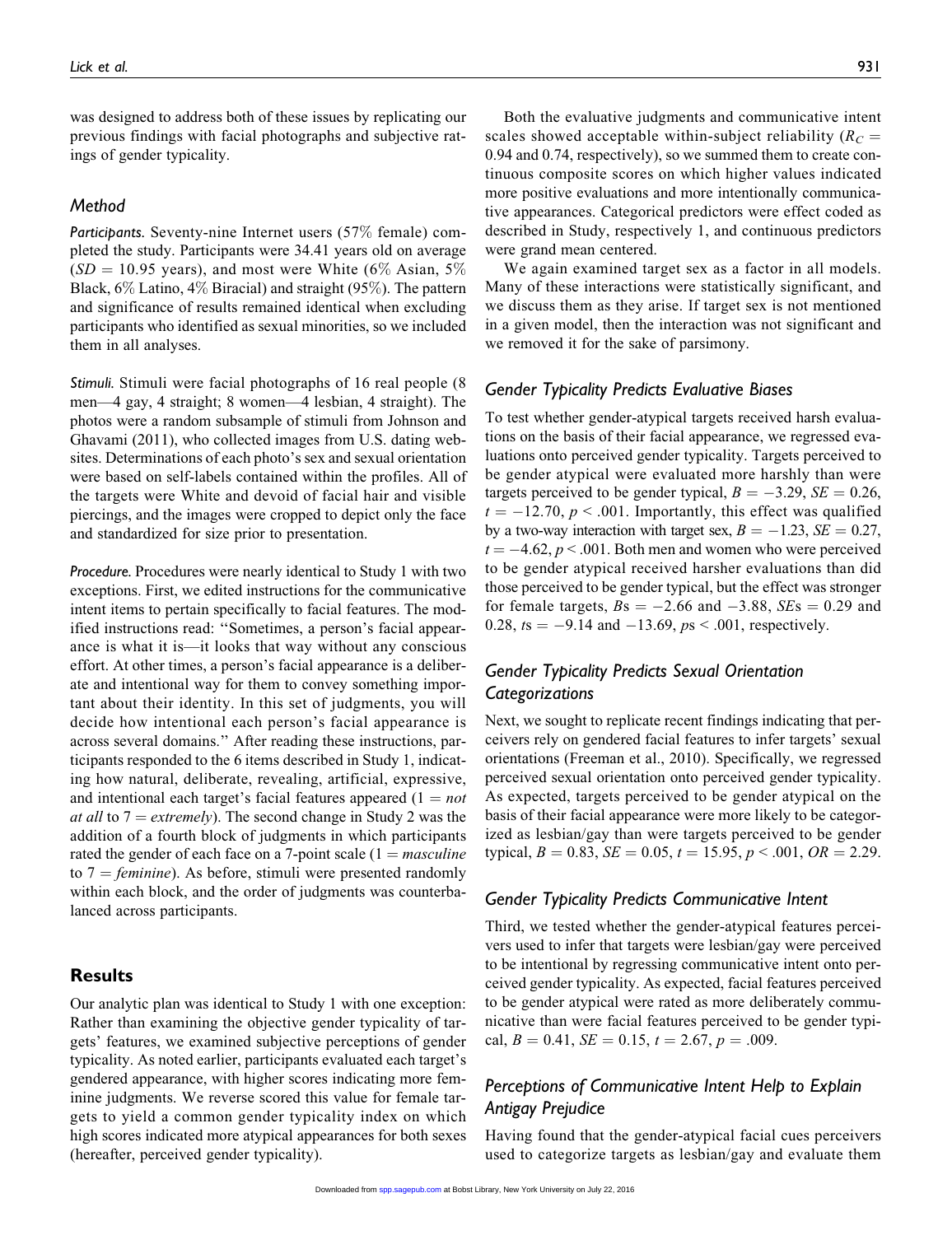findings, perceptions of communicative intent statistically mediated the association between perceived sexual orientation and social evaluations of female targets but not of male targets. Thus, the belief that lesbians' facial features were intentionally communicative predicted negative social evaluations of them.

### General Discussion

In two studies, we established that gendered nonverbal cues inform both sexual orientation categorizations and evaluative judgments, in part because those cues are perceived as deliberate attempts to flaunt one's identity. We first replicated the finding that perceivers rely on gender typicality heuristics to categorize strangers' sexual orientations. Study 1 examined an objective measure of gender typicality drawn from targets' walk motions, revealing that targets with gender-typical gaits tended to be categorized as straight, whereas targets with gender-atypical gaits tended to be categorized as lesbian/gay. Study 2 extended these findings to subjective perceptions of gender typicality drawn from static facial images. We then showed that both sexual orientation categorizations and the gendered cues that give rise to them predict broader social evaluations. Specifically, gender-atypical targets and those categorized as lesbian/gay were evaluated harshly following mere seconds of exposure to their body movements (Study 1) and facial features (Study 2). These effects were not moderated by target sex in Study 1, but they were moderated by target sex in Study 2, where perceivers expressed especially strong biases against women who were perceived to be gender atypical. Finally, and most importantly, we found that the gendered cues informing sexual orientation categorizations were perceived as being intentionally enacted to communicate one's personal identity. That is, gender-atypical individuals were not only categorized as lesbian/gay but also thought to be altering their appearance in order to convey their sexual orientations to observers. Perceptions of communicative intent corresponded with harsh social evaluations, such that communicative intent statistically mediated the association between sexual orientation categorizations and prejudiced evaluations.

Collectively, our findings offer new information about the ways in which perceptual processes may compel prejudice. It is well established that social categorizations activate stereotypes (Bargh, 1999; Devine, 1989; Gilbert & Hixon, 1991) that arouse prejudice against individuals belonging to stigmatized groups (Fazio & Dunton, 1997; Grant & Holmes, 1981; Sinclair & Kunda, 1999). Until recently, however, the perceptual processes linking social categorization to prejudice have remained relatively unclear. Our findings help to fill this gap in the literature, demonstrating that prejudice is sometimes associated with the perception that targets are deliberately communicating stigmatized identities to observers. Our findings also contribute to classic research on stigma concealability (Jones et al., 1984). Specifically, the fact that perceptions of communicative intent were associated with harsh interpersonal evaluations raises the intriguing possibility that perceivers dislike when concealable stigmas are advertised. Perhaps

negatively were also perceived to be intentional, we turned to our primary hypothesis that communicative intent may help to explain antigay prejudice. Using the multilevel approach recommended by Bauer and colleagues (2006), we found that Communicative Intent significantly mediated the link between perceived sexual orientation and evaluations ( $p < .001$ , 95% CI  $[-1.30, -0.45]$ ). Importantly, however, we suspected that this effect might be driven primarily by female targets because they were judged especially harshly when perceived to be gender atypical. Examining separate models for male and female targets, we found that communicative intent significantly mediated the link between perceived sexual orientation and evaluations for women ( $p = .007, 95\%$  CI [ $-1.87, -0.30$ ]) but not for men ( $p = .416$ ; 95% CI [ $-0.89$ , 0.37]; Figure 3).

### **Discussion**

Study 2 extended our finding that perceptions of communicative intent predict expressions of antigay prejudice, here using static facial images and a subjective measure of gender typicality. Overall, targets perceived to have gender-atypical facial features were categorized as lesbian/gay, and those same targets were evaluated negatively. Furthermore, targets categorized as lesbian/gay and those perceived to be gender atypical were thought to be intentionally communicating their identity via their facial appearance. The negative implications of communicative intent and perceived sexual orientation were especially pronounced for female targets. Consistent with these

Orientation c' path  $-4.73(0.88)$ \*\*\* Figure 3. Mediation models for Study 2, demonstrating a significant indirect effect of Perceived Communicative Intent for female targets (a) but not male targets (b). Although the  $a$  path in  $(A)$  is not statistically significant, this does not preclude the indirect effect from being significant (Hayes, 2009; Zhao, Lynch, & Chen, 2010).  $\degree p$  < .10.  $\degree p$  < .05. \*\* $p < 01$ . \*\*\* $p < 001$ .

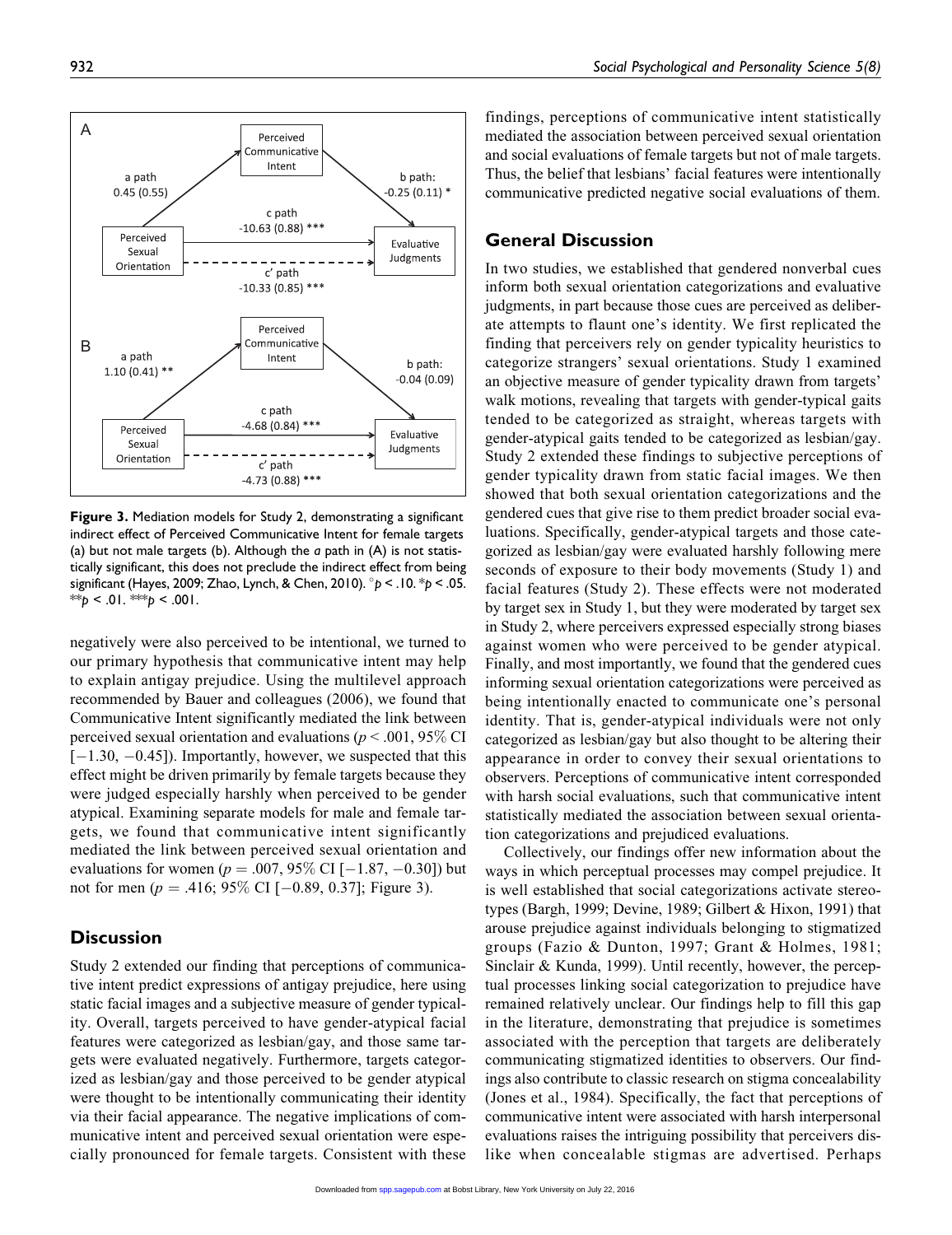perceivers expect that concealable stigmas will remain concealed, and when they are faced with information that breaks this expectation—for example, visible cues that are perceived to ''flaunt'' a concealable identity—they form negative impressions. In these ways, our findings build upon classic research in social psychology by highlighting some proximal reasons why sexual orientation categorizations may be associated with negative evaluations in the early moments of social perception.

It is important to note that the association between perceived communicative intent and antigay prejudice was similar for judgments of male and female targets in Study 1 but was driven primarily by female targets in Study 2. On the surface, the latter findings seem to contradict earlier work that uncovered stronger biases against gay and gender-atypical men relative to women (Bem, 1993; Feinman, 1981; Sandnabba & Ahlberg, 1999). However, they are consistent with more recent work that revealed higher rates of prejudice against lesbians relative to gay men on the basis of their appearance (Lick & Johnson, in press-a; Thompson, Sinclair, Wilchins, & Russell, 2013). We suspect that this discrepancy is related to methodological differences across studies—namely, the fact that prior work focused on behavioral descriptions of sexual minority targets, whereas our work focused on visual depictions. This distinction raises the intriguing possibility that evaluative biases manifest differently when based on behavioral versus visible gender atypicality: Perceivers may consider behavioral gender atypicality especially untoward for men, but visual gender atypicality especially untoward for women. Some data support this proposition. For example, in a recent series of studies, women were punished more harshly than men for having gender-atypical appearances, in part because gender-atypical appearances were viewed as unattractive for women (Lick & Johnson, in press-a). Other work has similarly revealed that global evaluations of women tend to be appearance based, but global evaluations of men do not (Buss, 1989). Thus, one reason for the sex difference in Study 2 may be that women are judged more strongly on the basis of their physical appearance than are men. Another possibility is that perceivers have greater variability in their expectations regarding women's gendered appearances compared to men's gendered appearances. If true, this variability might have allowed for stronger statistical associations to emerge for the female targets in Study 2. Although theoretically plausible, however, both of these possibilities remain speculative. Therefore, we reiterate that the basic pattern of results replicated across both the studies reported here, although we uncovered some evidence to suggest that antigay prejudice may be linked most strongly to the perception that sexual minority women are flaunting their identity nonverbally.

Aside from these theoretical contributions, the current studies also highlight avenues for future research. For example, the finding that antigay prejudice is associated with multiple related percepts that arise during social categorization may inform future efforts to reduce prejudice. Specifically, eradicating the perception that gender-atypical features are deliberately enacted could mitigate instances of interpersonal prejudice. Our findings may also have implications for prejudice directed toward other groups that are categorized on the basis of nonverbal cues (e.g., racial minorities). Extending the current findings to different groups would enhance knowledge of impression formation and guide future research aimed at mitigating diverse forms of interpersonal prejudice.

In sum, the current studies shed light on potential mechanisms by which social categories and the cues that communicate them to observers may arouse animus. They suggest the very features that lead perceivers to categorize targets as gay may also lead them to believe that targets are deliberately flaunting their sexuality, ultimately resulting in negative impressions. These are important topics for future research, for as we hone our knowledge of the perceptual mechanics of antigay prejudice, we may gain insights that guide the development of efficacious methods for reducing such prejudice.

#### Declaration of Conflicting Interests

The author(s) declared no potential conflicts of interest with respect to the research, authorship, and/or publication of this article.

#### Funding

The author(s) disclosed receipt of the following financial support for the research, authorship, and/or publication of this article: This research was supported by a National Science Foundation Graduate Research Fellowship (Lick) as well as National Science Foundation Grant BCS-1052896 (Johnson).

#### Notes

- 1. We opted not to use screening questions to eliminate inattentive participants because, in our previous work, these exclusions had little or no effect on results. Still, this leaves open the possibility that some participants were not giving the study their undivided attention. Because these participants would only add noise to the data, we view their retention as providing a relatively conservative test of our hypotheses.
- 2. It is not necessary for sexual orientation perceptions to be accurate in order to motivate prejudice. Indeed, a person categorized as gay is likely to face prejudice even if that categorization is incorrect. We therefore focus on perceived sexual orientation in the analyses reported here. Still, we realize that targets' actual sexual orientations and the accuracy of perceivers' sexual orientation judgments might be of interest to some readers, so we report additional analyses in an electronic supplement to this article (see Online Supplemental Material found at http://spps.sagepub.com/supplemental).
- 3. Upon excluding sexual minority participants, this effect was marginally significant,  $B = -.04$ ,  $SE = .02$ ,  $t = -1.80$ ,  $p = .072$ .

#### Supplemental Material

The online supplemental material is available at [http://spp.sagepub.com/](http://spp.sagepub.com/supplemental) [supplemental](http://spp.sagepub.com/supplemental).

#### References

Allen, V. L., & Atkinson, M. L. (1981). Identification of spontaneous and deliberate behavior. Journal of Nonverbal Behavior, 5, 224–237.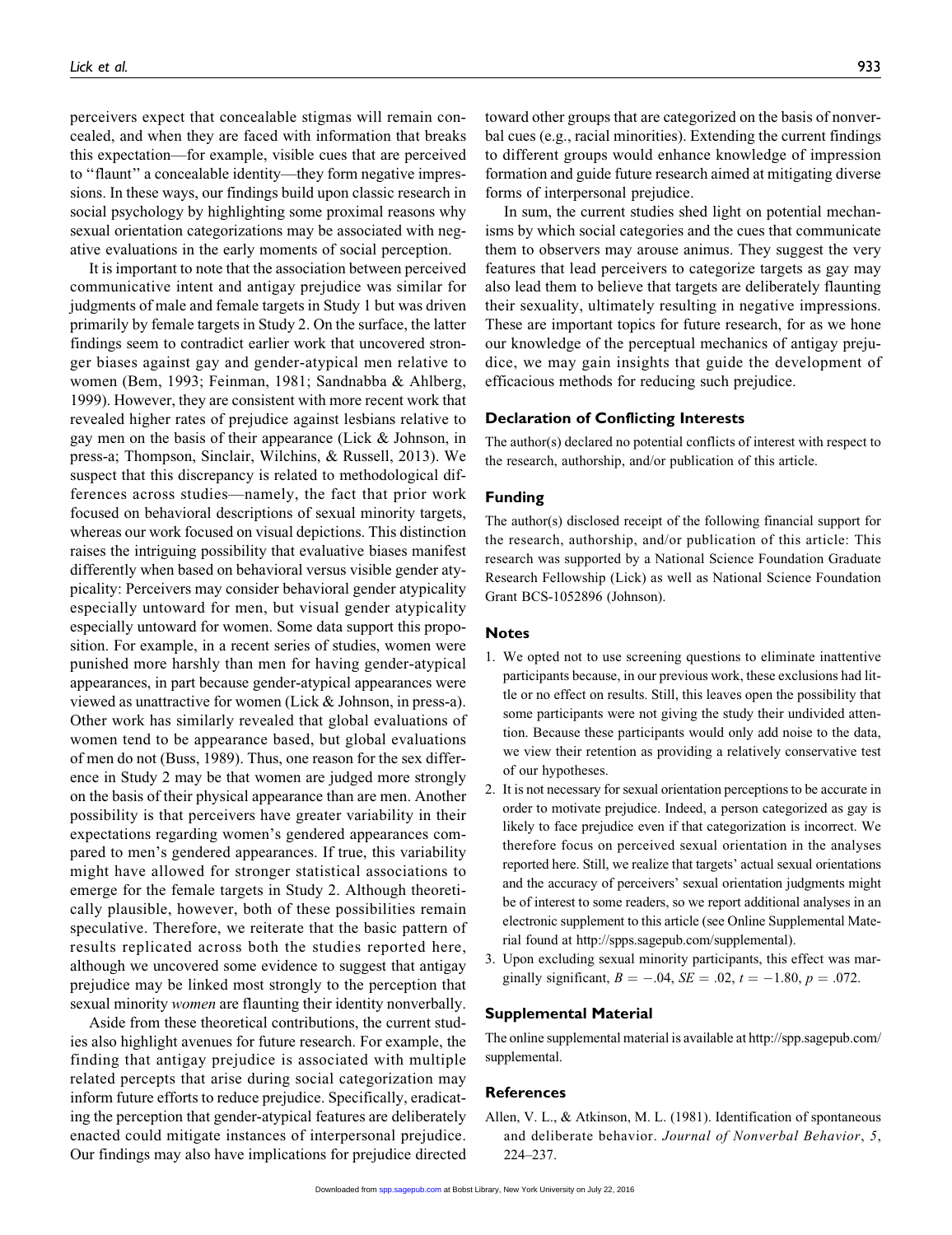- Ambady, N., Hallahan, M., & Conner, B. 1999. Judgmetns of sexual orientation from thin slices of behavior. Journal of Personality and Social Psychology, 77, 538–547.
- Anderson, N. H. (1968). Likeableness ratings of 555 personality-trait words. Journal of Personality and Social Psychology, 9, 272–279.
- Bargh, J. A. (1999). The cognitive monster: The case against controllability of automatic stereotype effects. In S. Chaiken & Y. Trope (Eds.), Dual Process Theories in Social Psychology (pp. 361–382). New York, NY: The Guilford Press.
- Bauer, D. J., Preacher, K. J., & Gil, K. M. (2006). Conceptualizing and testing random indirect effects and moderated mediation in multilevel models: New procedures and recommendations. Psychological Methods, 11, 142–163.
- Bem, S. L. (1993). The lenses of gender: Transforming the debate on sexual inequality. New Haven, CT: Yale University Press.
- Buhrmester, M., Kwang, T., & Gosling, S. D. (2011). Amazon's Mechanical Turk as a new source of inexpensive, yet highquality, data? Perspectives on Psychological Science, 6, 3–5.
- Buss, D. M. (1989). Sex differences in human mate preferences: Evoluationary hypotheses tested in 37 cultures. Behavioral and Brain Sciences, 12, 1–14.
- Cole, S. W., Kemeny, M. E., Taylor, S. E., Visscher, B. R., & Fahey, J. L. (1996). Accelerated course of human immunodeficiency virus infection in gay men who conceal their homosexual identity. Psychosomatic Medicine, 58, 219–231.
- Corliss, H. L., Cochran, S. D., & Mays, V. M. (2002). Reports of parental maltreatment during childhood in a United States populationbased survey of homosexual, bisexual, and heterosexual adults. Child Abuse & Neglect, 26, 1165–1178.
- Cranford, J. A., Shrout, P. E., Iida, M., Rafaeli, E., Yip, T., & Bolger, N. (2006). A procedure for evaluating sensitivity to within-person change: Can mood measures in diary studies detect change reliably? Personality and Social Psychology Bulletin, 32, 917–929.
- Devine, P. G. (1989). Stereotypes and prejudice: Their automatic and controlled components. Journal of Personality and Social Psychology, 56, 5–18.
- Fagot, B. I. (1977). Consequences of moderate cross-gender behavior in preschool children. Child Development, 48, 902–907.
- Fazio, R. H., & Dunton, B. C. (1997). Categorization by race: The impact of automatic and controlled components of racial prejudice. Journal of Experimental Social Psychology, 33, 451–470.
- Feinman, S. (1981). Why is cross-sex-role behavior more approved for girls than for boys? A status characteristic approach. Sex Roles, 7, 289–300.
- Freeman, J. B., Johnson, K. L., Ambady, N., & Rule, N. O. (2010). Sexual orientation perception involves gendered facial cues. Personality and Social Psychology Bulletin, 36, 1318–1331.
- Gilbert, D. T., & Hixon, J. G. (1991). The trouble of thinking: Activation and application of stereotypic beliefs. Journal of Personality and Social Psychology, 60, 509–517.
- Grant, P. R., & Holmes, J. G. (1981). The integration of implicit personality theory schemas and stereotype images. Social Psychology Quarterly, 44, 107–115.
- Haslam, N., & Levy, S. R. (2006). Essentialist beliefs about homosexuality: Structure and implications for prejudice. *Personality* and Social Psychology Bulletin, 32, 471–485.
- Hayes, A. F. (2009). Beyond Baron and Kenny: Statistical mediation analyses in the new millennium. Communication Monographs, 76, 408–420.
- Herek, G. M., Jobe, J. B., & Carney, R. M. 1996. Out in force: Sexual orientation and the military. Chicago, IL: University of Chicago Press.
- Horn, S. S. (2007). Adolescents' acceptance of same-sex peers based on sexual orientation and gender expression. Journal of Youth and Adolescence, 36, 363–371.
- Jayaratne, T. E., Ybarra, O., Sheldon, J. P., Brown, T. N., Feldbaum, M., Pfeffer, C. A., & Petty, E. M. (2006). White Americans' genetic lay theories of race differences and sexual orientation: Their relationship with prejudice toward blacks, and gay men and lesbians. Group Processes and Intergroup Relations, 9, 77–94.
- Johnson, K. L., & Ghavami, N. (2011). At the crossroads of conspicuous and concealable: What race categories communicate about sexual orientation. PLoS ONE, 6, e18025.
- Johnson, K. L., Gill, S., Reichman, V., & Tassinary, L. G. (2007). Swagger, sway, and sexuality: Judging sexual orientation from body motion and morphology. Journal of Personality and Social Psychology, 93, 321–334.
- Jones, E. E., Farina, A., Hastorf, A. H., Markus, H., Miller, D. T., & Scott, R. A. (1984). Social stigma: The psychology of marked relationships. New York, NY: Freeman.
- Landolt, M. A., Bartholomew, K., Saffrey, C., Oram, D., & Perlman, D. (2004). Gender nonconformity, childhood rejection, and adult attachment: A study of gay men. Archives of Sexual Behavior, 33, 117–128.
- Lick, D. J., Durso, L. E., & Johnson, K. L. (2013). Minority stress and physical health among sexual minorities. Perspectives on Psychological Science, 8, 521–548.
- Lick, D. J., & Johnson, K. L. (2013). Fluency of visual processing explains prejudiced evaluations of minority targets. Journal of Experimental Social Psychology, 49, 419–425.
- Lick, D. J., & Johnson, K. L. (in press-a). Perceptual underpinnings of antigay prejudice: Negative evaluations of sexual minority targets arise early in person perception on the basis of visibly gendered features. Personality and Social Psychology Bulletin.
- Lick, D. J., & Johnson, K. L. (in press-b). Recalibrating gender perception: Face aftereffects and the perceptual underpinnings of genderrelated biases. Journal of Experimental Psychology: General.
- Lick, D. J., Johnson, K. L., & Gill, S. V. (2013). Deliberate changes to gendered body motion influence basic social perceptions. Social Cognition, 31, 657–672.
- Lo, J., & Healy, T. (2000). Flagrantly flaunting it? Contesting perceptions of local identity among urban Vancouver lesbians. Journal of Lesbian Studies, 4, 29–44.
- Manusov, V., & Rodriguez, J. S. (1989). Intentionality behind nonverbal messages: A perceiver's perspective. Journal of Nonverbal Behavior, 13, 15–21.
- Pachankis, J. E. (2007). The psychological implications of concealing a stigma: A cognitive-affective-behavioral model. Psychological Bulletin, 133, 328–345.